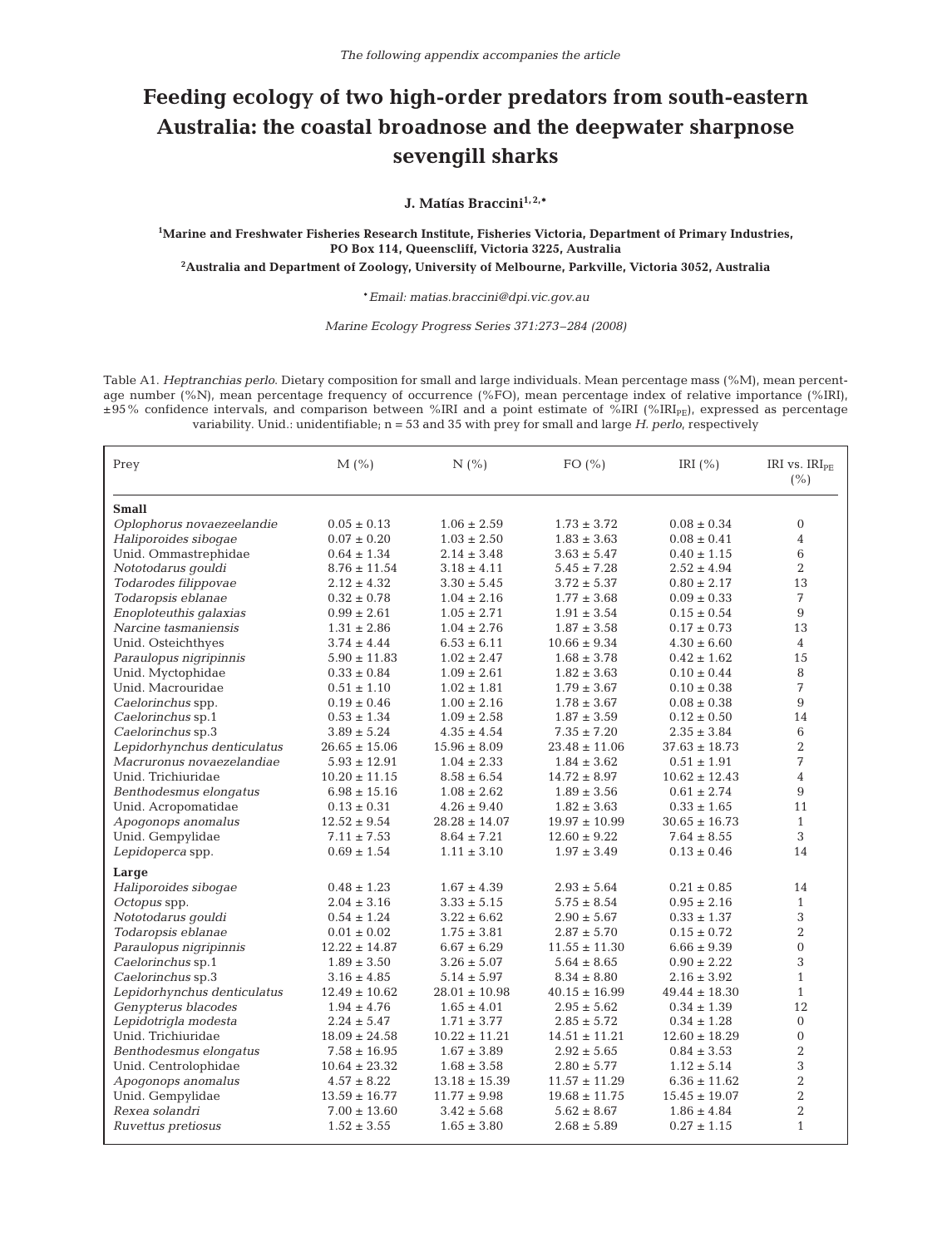2

Table A2. *Notorynchus cepedianus*. Dietary composition for small, medium and large individuals. Mean percentage mass (%M), mean percentage number (%N), mean percentage frequency of occurrence (%FO), and mean percentage index of relative importance (%IRI), ±95% confidence intervals, and comparison between %IRI and a point estimate of %IRI (%IRI<sub>PE</sub>), expressed as percentage variability. Unid.: unidentifiable; ND: no data; n = 26, 71 and 13 with prey for small, medium and large *N. cepedianus*, respectively

| Prey                            | $M$ (%)           | N(%               | FO $(\% )$        | IRI $(\% )$       | IRI vs. IRI <sub>PE</sub><br>(% ) |
|---------------------------------|-------------------|-------------------|-------------------|-------------------|-----------------------------------|
| <b>Small</b>                    |                   |                   |                   |                   |                                   |
| Unid. Animalia                  | $0.45 \pm 1.33$   | $3.18 \pm 7.53$   | $4.01 \pm 7.99$   | $1.14 \pm 5.28$   | 13                                |
| Jasus edwardsii novaehollandiae | $0.58 \pm 1.46$   | $3.26 \pm 7.09$   | $3.89 \pm 8.11$   | $1.19 \pm 5.68$   | 14                                |
| Unid. Cephalopoda               | $3.61 \pm 6.60$   | $6.20 \pm 9.93$   | $7.87 \pm 12.13$  | $5.75 \pm 13.64$  | $\mathbf{1}$                      |
| Unid. Ommastrephidae            | $8.54 \pm 21.63$  | $6.14 \pm 10.53$  | $7.75 \pm 12.25$  | $8.15 \pm 20.18$  | $\overline{2}$                    |
| Nototodarus gouldi              | $1.77 \pm 4.81$   | $3.19 \pm 6.82$   | $3.98 \pm 8.02$   | $1.47 \pm 6.11$   | 8                                 |
| Todarodes filippovae            | $0.04 \pm 0.11$   | $3.08 \pm 7.27$   | $4.01 \pm 7.99$   | $0.97 \pm 4.83$   | 6                                 |
| Unid. Chondrichthyes            | $3.37 \pm 8.54$   | $3.42 \pm 7.69$   | $4.02 \pm 7.98$   | $2.06 \pm 8.64$   | 16                                |
| Pristiophorus nudipinnis        | $3.66 \pm 9.78$   | $6.43 \pm 13.57$  | $4.11 \pm 7.89$   | $3.16 \pm 12.20$  | 13                                |
| Mustelus antarcticus            | $15.33 \pm 23.45$ | $8.96 \pm 13.26$  | $7.84 \pm 12.16$  | $13.35 \pm 29.09$ | 15                                |
| Parascyllium ferrugineum        | $4.20 \pm 11.91$  | $2.99 \pm 7.35$   | $4.11 \pm 7.89$   | $2.31 \pm 9.45$   | 15                                |
| Urolophus cruciatus             | $4.93 \pm 5.74$   | $6.08 \pm 8.63$   | $7.83 \pm 12.17$  | $6.28 \pm 13.29$  | 5                                 |
| Urolophus paucimaculatus        | $13.86 \pm 26.94$ | $6.34 \pm 13.02$  | $4.11 \pm 7.89$   | $6.36 \pm 24.24$  | 14                                |
| Myliobatis australis            | $11.16 \pm 21.68$ | $6.19 \pm 9.44$   | $7.89 \pm 12.11$  | $9.75 \pm 24.23$  | $\overline{4}$                    |
| Callorhinchus milii             | $6.18 \pm 15.07$  | $3.31 \pm 7.80$   | $4.00 \pm 8.00$   | $2.91 \pm 11.66$  | 9                                 |
| Unid. Osteichthyes              | $7.83 \pm 13.33$  | $12.56 \pm 11.68$ | $15.99 \pm 16.01$ | $23.19 \pm 27.47$ | 3                                 |
| Unid. Triglidae                 | $3.48 \pm 5.85$   | $2.95 \pm 5.38$   | $3.83 \pm 8.17$   | $1.69 \pm 5.31$   | 19                                |
| Unid. Gempylidae                | $7.61 \pm 19.63$  | $3.14 \pm 7.21$   | $4.00 \pm 8.10$   | $3.18 \pm 13.14$  | 6                                 |
| Unid. Cheilodactylidae          | $0.29 \pm 0.76$   | $3.20 \pm 7.91$   | $3.97 \pm 8.03$   | $1.00 \pm 4.93$   | $\overline{2}$                    |
| Unid. Sillaginidae              | $1.43 \pm 2.86$   | $6.28 \pm 10.96$  | $8.03 \pm 11.97$  | $4.64 \pm 11.60$  | 7                                 |
| Arctocephalus spp.              | $1.70 \pm 4.97$   | $3.10 \pm 7.24$   | $3.96 \pm 8.04$   | $1.44 \pm 6.10$   | 7                                 |
| Medium                          |                   |                   |                   |                   |                                   |
| Jasus edwardsii novaehollandiae | $0.04 \pm 0.11$   | $1.10 \pm 2.43$   | $1.49 \pm 2.79$   | $0.20 \pm 0.91$   | 4                                 |
| Unid. Aegidae                   | $< 0.01 \pm 0.00$ | $1.03 \pm 2.34$   | $1.46 \pm 2.83$   | $0.20 \pm 0.93$   | $\overline{4}$                    |
| Sepioteuthis australis          | $0.22 \pm 0.35$   | $2.05 \pm 2.90$   | $2.85 \pm 4.29$   | $0.79 \pm 1.78$   | 5                                 |
| Unid. Ommastrephidae            | $6.72 \pm 11.26$  | $5.46 \pm 4.66$   | $7.16 \pm 7.12$   | $10.61 \pm 15.70$ | $\boldsymbol{0}$                  |
| Nototodarus gouldi              | $0.07 \pm 0.19$   | $1.03 \pm 2.42$   | $1.46 \pm 2.83$   | $0.19 \pm 0.94$   | 6                                 |
| Todarodes filippovae            | $0.59 \pm 1.50$   | $1.07 \pm 2.46$   | $1.48 \pm 2.81$   | $0.30 \pm 1.37$   | 5                                 |
| Todaropsis eblanae              | $0.95 \pm 1.36$   | $3.25 \pm 3.90$   | $4.45 \pm 5.55$   | $2.32 \pm 4.76$   | 6                                 |
| Ommastrephes bartramii          | $0.08 \pm 0.20$   | $1.04 \pm 2.15$   | $1.51 \pm 2.77$   | $0.22 \pm 0.89$   | 7                                 |
| Unid. Chondrichthyes            | $1.97 \pm 2.56$   | $6.48 \pm 7.38$   | $7.14 \pm 7.15$   | $7.46 \pm 11.68$  | $\overline{2}$                    |
| Squatina spp.                   | $3.18 \pm 6.07$   | $3.19 \pm 4.42$   | $4.34 \pm 5.66$   | $3.39 \pm 6.56$   | $\overline{2}$                    |
| Squatina australis              | $2.31 \pm 4.21$   | $2.05 \pm 2.90$   | $2.85 \pm 4.29$   | $1.49 \pm 3.44$   | $\overline{4}$                    |
| Pristiophorus nudipinnis        | $0.51 \pm 1.19$   | $2.12 \pm 3.32$   | $2.79 \pm 4.35$   | $0.91 \pm 2.70$   | $\mathbf{1}$                      |
| Squalus megalops                | $3.58 \pm 6.21$   | $2.10 \pm 2.90$   | $2.99 \pm 4.15$   | $2.17 \pm 5.60$   | 8                                 |
| Unid. Triakidae                 | $0.08 \pm 0.20$   | $1.11 \pm 2.30$   | $1.37 \pm 2.92$   | $0.21 \pm 0.98$   | 5                                 |
| Mustelus antarcticus            | $1.38 \pm 2.31$   | $2.25 \pm 3.37$   | $2.91 \pm 4.23$   | $1.29 \pm 3.06$   | 6                                 |
| Unid. Rajiformes                | $2.06 \pm 3.66$   | $2.17 \pm 3.58$   | $2.91 \pm 4.24$   | $1.53 \pm 3.89$   | 5                                 |
| Unid. Urolophidae               | $0.83 \pm 2.03$   | $2.12 \pm 3.43$   | $2.91 \pm 4.24$   | $1.07 \pm 3.15$   | 3                                 |
| Urolophus spp.                  | $2.69 \pm 4.37$   | $3.25 \pm 4.07$   | $4.22 \pm 5.78$   | $3.01 \pm 5.59$   | 3                                 |
| Urolophus cruciatus             | $1.35 \pm 2.07$   | $3.26 \pm 3.60$   | $4.22 \pm 5.78$   | $2.38 \pm 4.72$   | $\boldsymbol{0}$                  |
| Urolophus paucimaculatus        | $2.36 \pm 4.94$   | $1.06 \pm 2.35$   | $1.48 \pm 2.81$   | $0.63 \pm 2.20$   | 5                                 |
| Myliobatis australis            | $14.24 \pm 14.11$ | $6.43 \pm 6.36$   | $6.98 \pm 5.88$   | $17.17 \pm 19.92$ | $\overline{4}$                    |
| Callorhinchus milii             | $14.21 \pm 16.16$ | $5.37 \pm 6.20$   | $5.69 \pm 5.74$   | $13.31 \pm 18.16$ | $\overline{4}$                    |
| Unid. Osteichthyes              | $1.40 \pm 1.52$   | $7.86 \pm 5.82$   | $9.95\pm7.20$     | $11.21 \pm 11.91$ | 3                                 |
| Macroramphosus scolopax         | $0.29 \pm 0.74$   | $3.13 \pm 6.45$   | $1.51 \pm 2.77$   | $0.66 \pm 2.72$   | 7                                 |
| Unid. Perciformes               | $0.38 \pm 0.96$   | $1.10 \pm 2.87$   | $1.51 \pm 2.78$   | $0.27 \pm 1.02$   | 9                                 |
| Unid. Centrolophidae            | $6.02 \pm 7.87$   | $3.20\pm3.94$     | $4.23 \pm 4.34$   | $4.80 \pm 8.20$   | $\mathbf{1}$                      |
| Rexea solandri                  | $1.45 \pm 3.82$   | $1.10 \pm 2.47$   | $1.43 \pm 2.86$   | $0.46 \pm 2.10$   | 7                                 |
| Thyrsites atun                  | $0.58 \pm 1.52$   | $1.08 \pm 2.45$   | $1.35 \pm 2.94$   | $0.29 \pm 1.14$   | $\mathbf{1}$                      |
| Aplodactylus arctidens          | $11.27 \pm 22.22$ | $1.04 \pm 2.41$   | $1.43 \pm 2.86$   | $2.26 \pm 9.94$   | 3                                 |
| Unid. Cheilodactylidae          | $0.91 \pm 1.75$   | $2.19 \pm 3.56$   | $2.76 \pm 4.38$   | $1.09 \pm 2.99$   | 3                                 |
| Nemadactylus macropterus        | $3.52 \pm 8.76$   | $1.15 \pm 2.34$   | $1.37 \pm 2.92$   | $0.77 \pm 2.96$   | $\,2$                             |
| Nemadactylus valenciennesi      | $0.47 \pm 1.11$   | $1.10 \pm 2.52$   | $1.43 \pm 2.85$   | $0.28 \pm 1.18$   | 3                                 |
| Unid. Sillaginidae              | $0.04 \pm 0.10$   | $1.08 \pm 2.73$   | $1.40 \pm 2.88$   | $0.21 \pm 1.03$   | 9                                 |
| Sillago flindersi               | $1.45 \pm 3.51$   | $3.02 \pm 6.35$   | $1.40 \pm 2.89$   | $0.79 \pm 3.11$   | 4                                 |
| Chrysophrys auratus             | $3.50 \pm 8.60$   | $1.02 \pm 2.39$   | $1.39 \pm 2.90$   | $0.81 \pm 3.07$   | 4                                 |